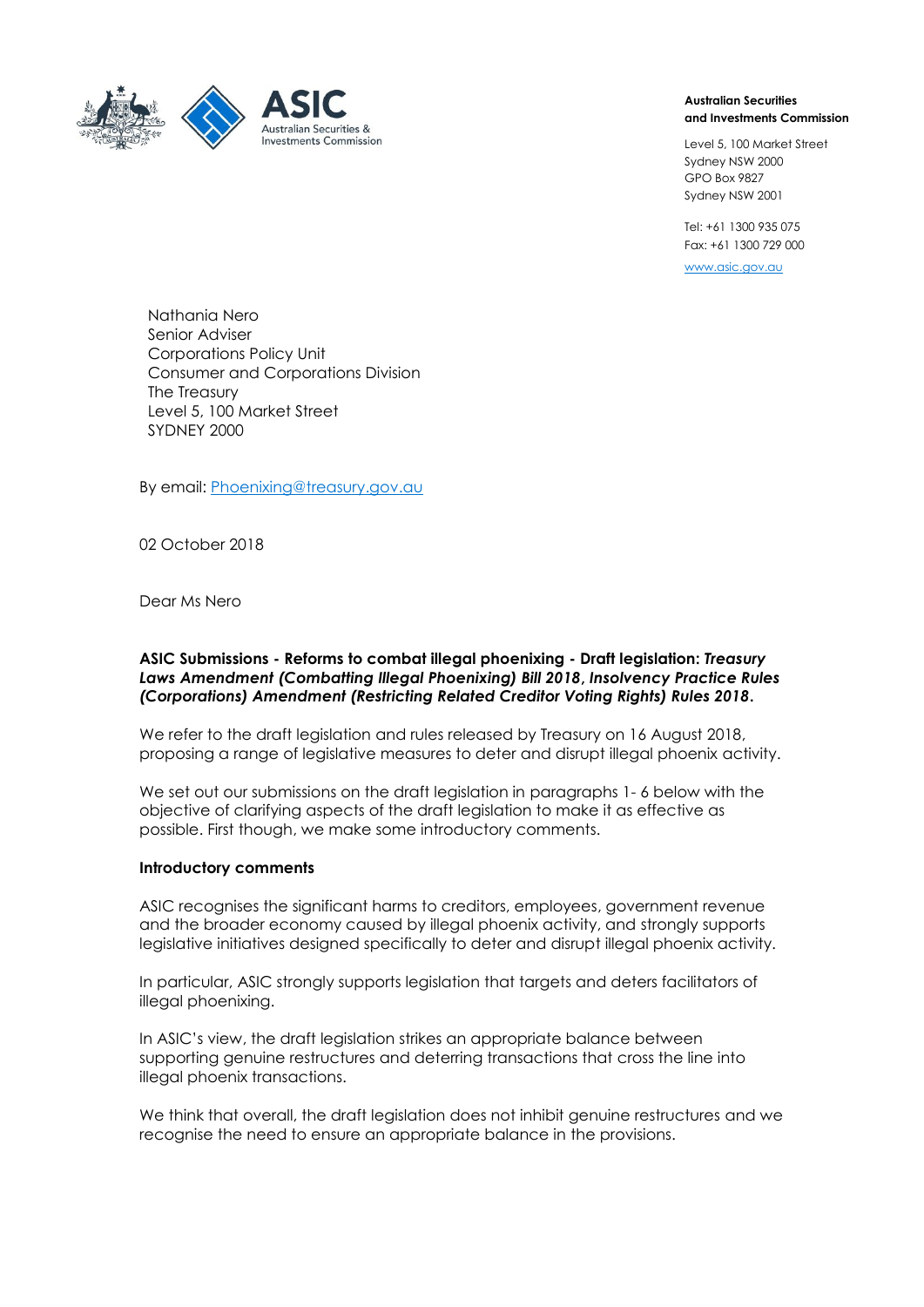Finally, ASIC notes proposals to introduce provisions about director identification numbers, which, while not part of this package of draft legislation, are an important additional measure to deter phoenix transaction behaviour.

# **1. Phoenixing offences, civil penalty provisions, administrative orders**

ASIC supports introducing specific offence provisions, with a substantial criminal penalty, civil penalty provisions, and enhanced administrative order powers for ASIC to combat illegal phoenixing. In ASIC's view, targeted offences, civil penalty provisions and administrative orders by ASIC are appropriate to deter and combat illegal phoenixing activity by officers and, importantly, facilitators of that activity.

# **2. Voidable transactions**

ASIC also supports the operation of voidable transaction provisions (in proposed s588FE(6B)) that do not require proof of insolvency, and instead rely on a 12 month look back from the start of an external administration. However, in ASIC's view, the efficacy of the look back period is affected by the requirement for the external administration to occur "as a direct or indirect result of the [voidable] transaction…" (proposed s588FE(6B)(b)(iii)).

ASIC submits this proposed causal relationship between the transaction and the external administration is likely to be a significant evidentiary barrier to the use of the provisions, and it ought to be removed, or modified. While removal would cast the net of potential voidable transactions very widely, this is appropriate in circumstances where the exceptions to the offence and civil penalty provisions (for schemes, liquidator disposals and transactions at market value in proposed ss588GAA(3) and 588GAB(3)) ensure that genuine restructuring transactions are protected.

# **3. "Market value"**

ASIC also submits that the market value exceptions to the offence and civil penalty provisions (proposed ss588GAA(3) and 588GAB(3)) would benefit from additional legislative certainty about the meaning of "market value". Statutory support for a definition referring to the price negotiated between a willing buyer and willing seller in an arm's length transaction after appropriate marketing would, in ASIC's view, confer welcome certainty on the operation of the proposed exemptions.

Further, ASIC submits there is at least one circumstance that ought not constitute market value in the proposed provisions, which is a newco assuming an oldco's debts in the absence of the newco providing evidence of newco's capacity to pay those debts as and when they fall due. This circumstance ought to be expressly excluded from "market consideration", and the *Bankruptcy Act 1966* model of setting out what is **n***o***t** consideration under that Act is a possible model for such a provision.

# **4. Proposed ss588GAA and 588GAB – drafting submissions for the offences**

ASIC submits that the operation of proposed s588GAA and s588GAB as offence provisions would be clearer if the physical elements of the offences were listed in separate paragraphs of each provision. Separating physical elements into separate paragraphs is suggested as the preferred drafting model for offences, in the *[Guide to](https://www.ag.gov.au/Publications/Pages/GuidetoFramingCommonwealthOffencesInfringementNoticesandEnforcementPowers.aspx)*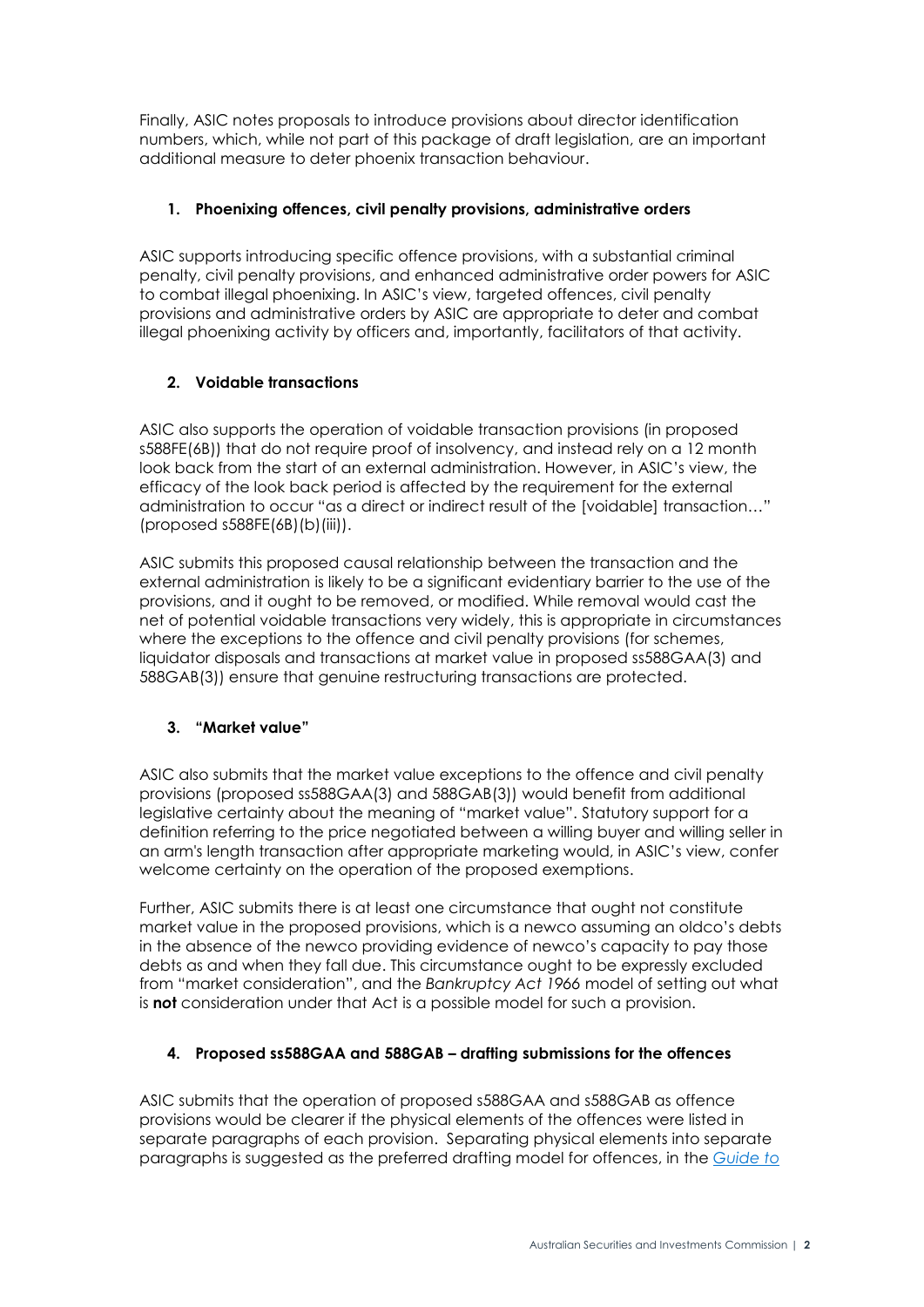### *[Framing Commonwealth Offences, Infringement Notices and Enforcement Powers](https://www.ag.gov.au/Publications/Pages/GuidetoFramingCommonwealthOffencesInfringementNoticesandEnforcementPowers.aspx)* published by the Attorney-General's Department (refer page 19).

For example, in s588GAA(1) this would mean "engaging in conduct" "that results in [a creditor defeating disposition of property]", and "in circumstances where…" should each appear in separate subparagraphs.

We submit this separation is particularly important in the drafting of proposed s588GAB, which would see "procuring inciting inducing or encouraging…" "that results in the company making a creditor defeating disposition…" and "in circumstances where…" appearing in separate subparagraphs, for clarity.

Both these drafting suggestions would confer clarity for the prosecution of the relevant offences and avoid confusion about the physical elements of each offence.

## **5. Director resignation measures – transitional provisions**

ASIC strongly supports the measures in the draft legislation designed to prevent backdating of director resignations without ASIC or Court approval. As drafted, the provisions will significantly and appropriately limit abuses of those provisions by directors seeking to avoid liability for phoenixing activity by backdating resignations to periods before phoenixing activity occurs.

The proposed draft legislation also appropriately balances the needs and circumstances of those who may, for reasons unconnected with phoenixing activity, neglect or otherwise fail to lodge resignation notices, by requiring ASIC or Court approval for backdating. ASIC supports the limitation on ASIC's power to permit backdating, on the basis that significant backdating ought to be subject to Court scrutiny and based on admissible evidence.

The proposed director resignation measures will have technology and systems implications for the processing of director resignation notices "on or after the commencement" of the amendment, and the draft legislation provides for the amendments to commence the day after the Act receives the Royal Assent.

In light of the technology and systems implications of the measures, and of recent consultation on the Modernising Business Registers Program, ASIC submits that an appropriate transitional period for either ASIC, or the Registrar (under the modernisation program) to make IT changes for the amendments will be necessary. As a guide, a period of 12 months would be necessary for this purpose.

### **6 Related party voting restrictions**

ASIC strongly supports the measures in the draft rules designed to ensure voting at creditor meetings is a true reflection of the commercial interests of creditors who are not colluding with illegal phoenix facilitators to the detriment of legitimate creditors. The proposed rule amendments go some way to achieving that goal; specifically, by imposing requirements to substantiate the consideration paid to take an assignment of a debt and restricting the ability to vote to the value of the (substantiated) consideration paid.

ASIC submits the draft legislation could be strengthened to ensure the provisions are effective to restrict voting abuses at creditor meetings extending the operation of the voting restriction provisions to all resolutions of creditors, and not just those about removing and appointing an external administrator. This is because abuses of creditor